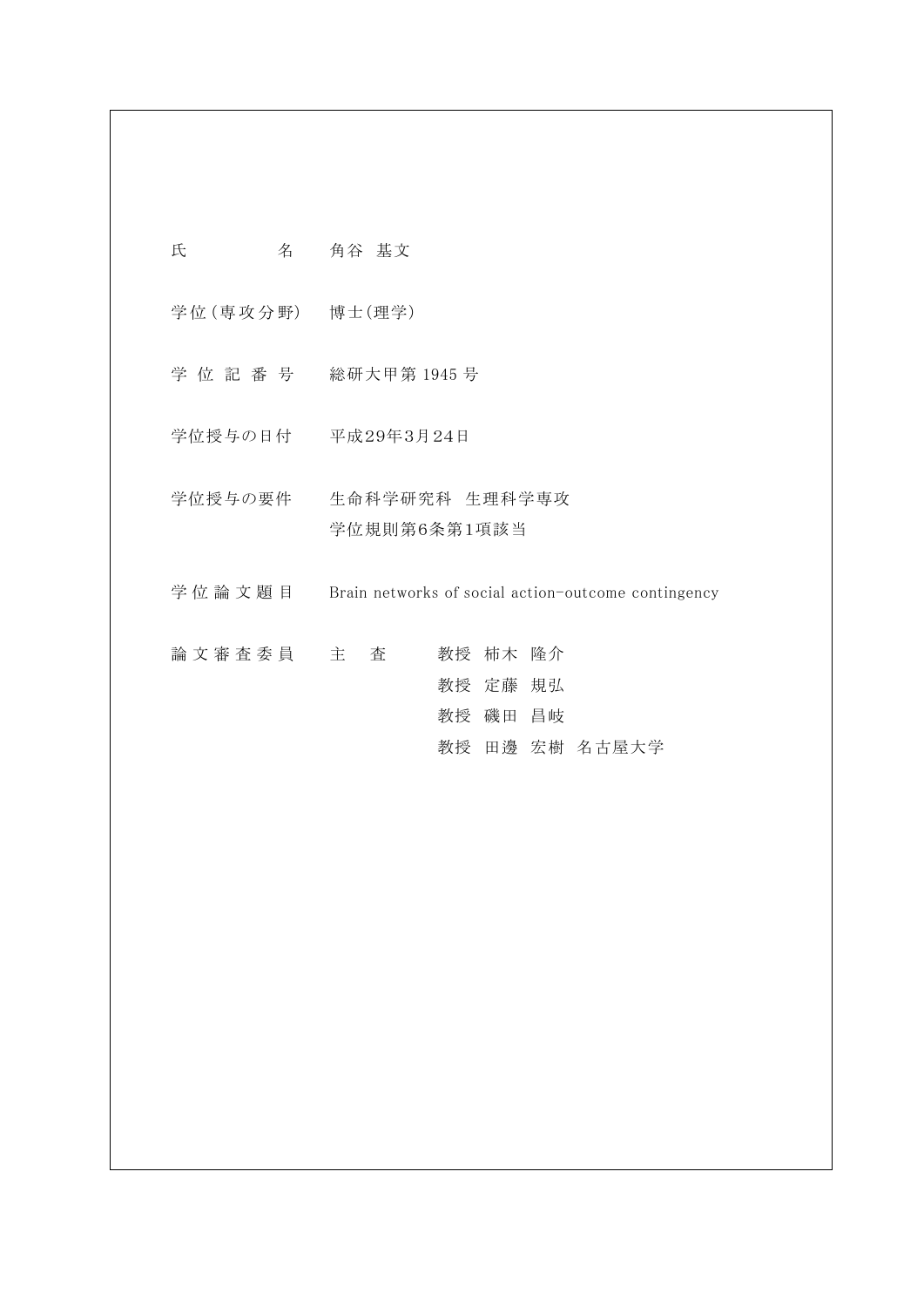## 論文の要旨

Summary (Abstract) of doctoral thesis contents

Social interactions play a critical role in the development of social and cognitive skills. Social interactions can be facilitated by action-outcome contingency, in which self-actions result in relevant responses from others. Previous studies have indicated that the striatal reward system plays a role in generating signals associated with action-outcome contingency. How is this signal generated in the striatal reward system? The action-outcome contingency signal is dependent upon two types of signals: a signal representing the individual's own action and a signal associated with the outcome of that action. However, as these signals have not been evaluated separately in previous studies, the mechanisms wherein signals associated with self-actions and their outcomes are integrated in order to generate an action-outcome contingency signal are not well understood.

Among a distributed set of brain regions associated with processing of self-related information, the medial prefrontal cortex (mPFC) is consistently reported and thus proposed as a critical node of self-related processing. It have been proposed that the self-reference increases the coupling between brain regions that are assigned to different stages of information processing. This raises the possibility that signals from components of the self-related network such as the mPFC modulate the input of sensory signals of the outcome to value processing in order to generate action-outcome contingency signals.

In the present study, I conducted a functional magnetic resonance imaging (fMRI) experiment on 38 healthy human participants in order to test the hypothesis that local brain activity representing the self modulates connectivity between the striatal reward system and sensory regions that process the responses of others. I employed a social action-outcome contingency task in which the participant attempted to make a listener laugh by telling funny jokes. In this task, the utterance was regarded as the action, and the laughter was regarded as the outcome. Two factors were manipulated: the speaker of the joke (self or another) and the listener's response (a sound of group or single laughter and no laughter). The participants rated subjective pleasure after the listener's response in each trial. In the fMRI data analysis, I evaluated brain activity when the participant heard the listener's response to an uttered joke.

Participants reported more pleasure when greater laughter followed the utterance of their own jokes than those of another. This result indicates that action-outcome contingency increases subjective pleasure, consistent with previous findings that action-outcome contingency increases positive response to social interactions. As results of fMRI data analysis, the listener's responses to the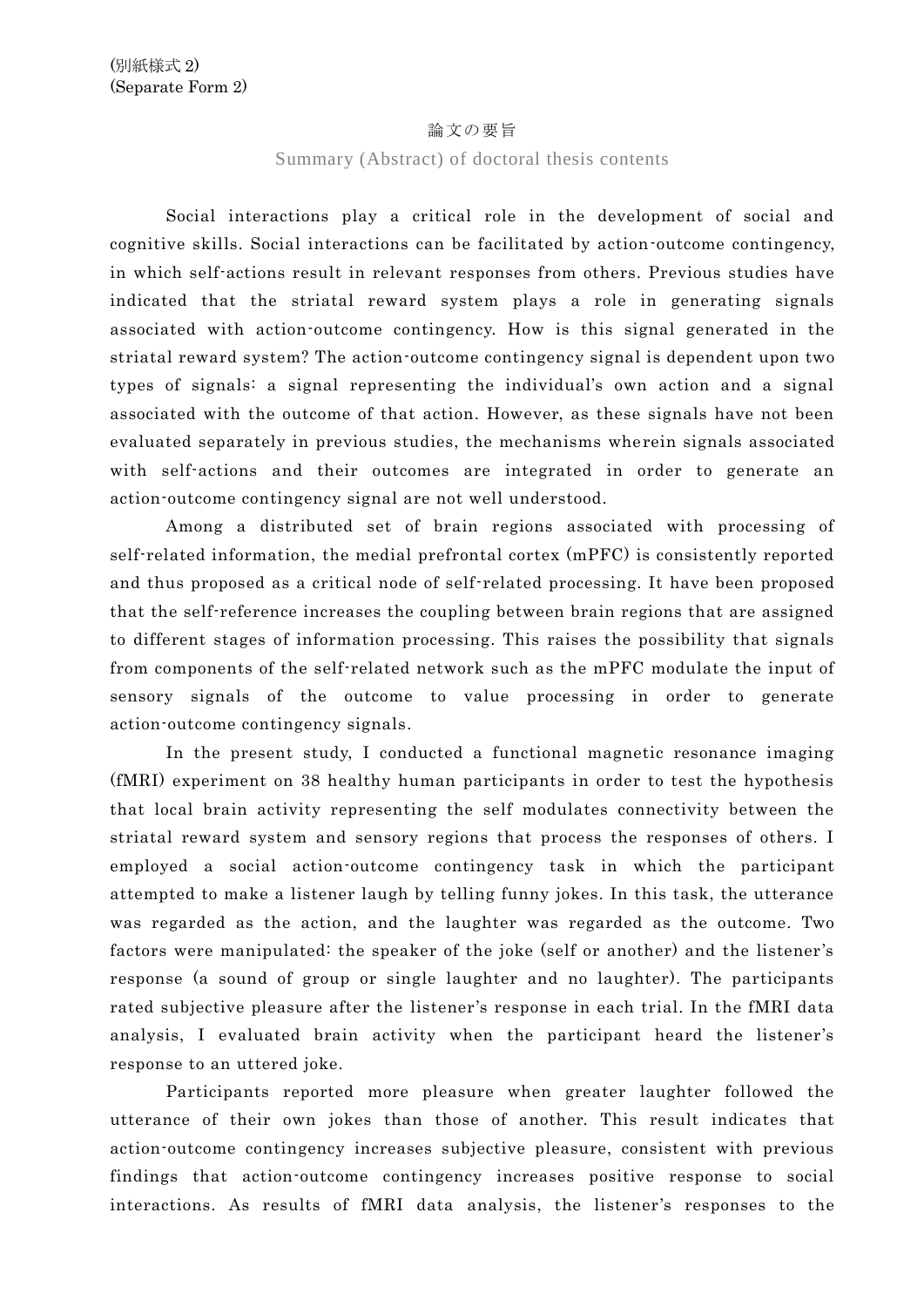(別紙様式 2) (Separate Form 2)

participant's utterance produced stronger activation in the mPFC than those to another's utterance. Greater activation was observed in the auditory cortex when laughter followed the utterance, relative to no response following the utterance. Laughter activated the ventral striatum more strongly when the participants made the listeners laugh than when another did. Then, I conducted physio-physiological interaction (PPI) analyses in order to test the hypothesis that self-related activity in the mPFC modulates the functional connectivity between the auditory cortices and reward system. In the PPI analyses, the ventral striatum showed interaction effects with regard to signals extracted from the mPFC and auditory cortex. I also observed a significant correlation between the interaction term of subjective pleasure and PPI effect at the top peak coordinate of the left ventral striatum. These results provide supporting evidence for the hypothesis that the mPFC, which is implicated in self-related processing, gate sensory input of the other's response to value processing in the ventral striatum.

In conclusion, using a social action-outcome contingency task in which participants made a listener laugh by telling funny jokes, I found that the ventral striatum showed interaction of two signals: a signal from auditory cortex and a signal from mPFC that was sensitive to self actions. These results suggest that self-relevant signals from the mPFC modulate sensory input of the outcome to value processing in the reward system.